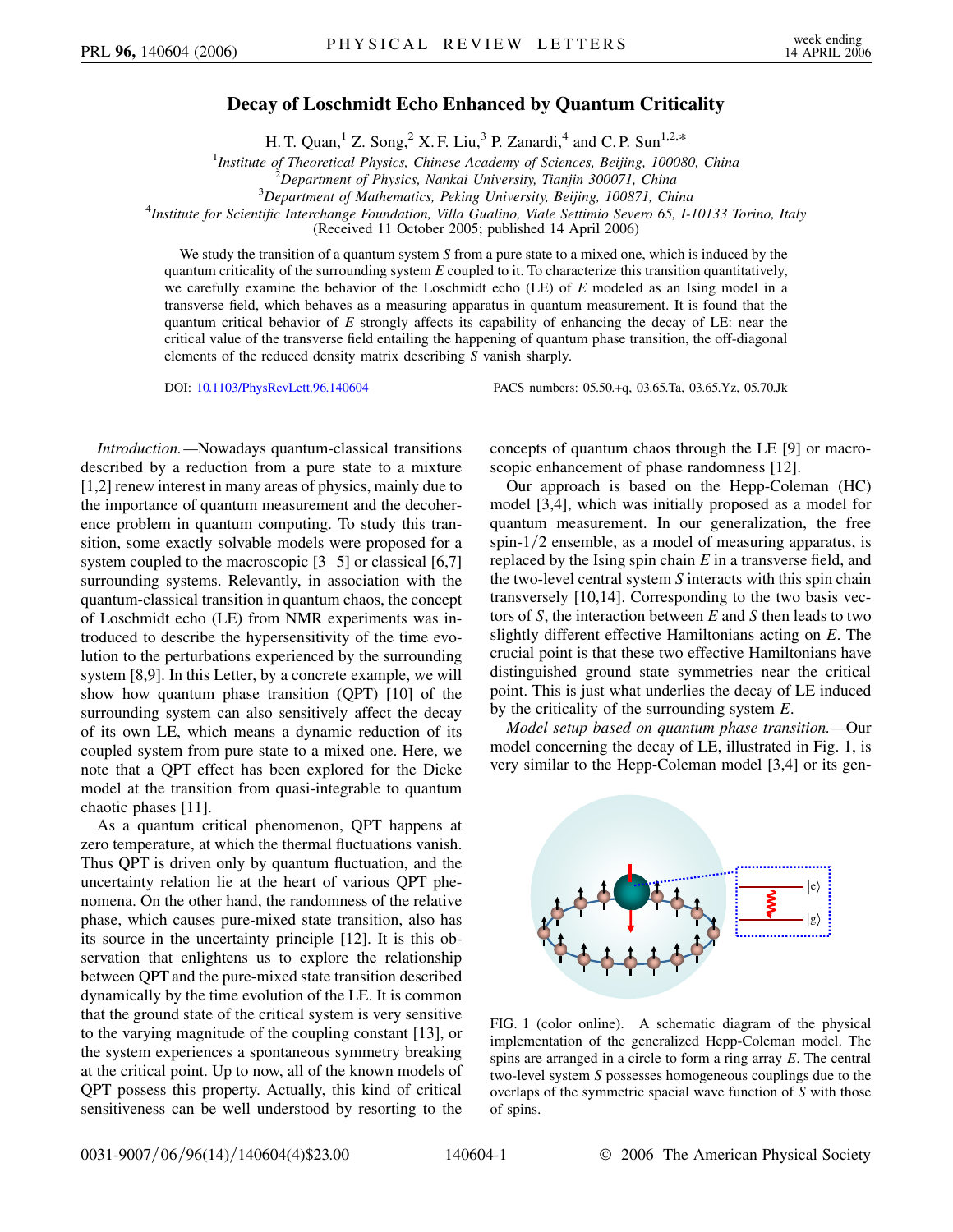eralizations [5–7]. We take the surrounding system *E* to be an Ising spin chain in a transverse field, which satisfies the Born–Von Karman condition automatically. Consider a two-level system *S* with the excited state  $|e\rangle$  and the ground state  $|g\rangle$ , which is transversely coupled to *E*. The corresponding Hamiltonian reads as follows:

$$
H(\lambda, \delta) = -J \sum_{j} (\sigma_j^z \sigma_{j+1}^z + \lambda \sigma_j^x + \delta |e\rangle\langle e|\sigma_j^x), \quad (1)
$$

where *J* and  $\lambda$  characterize the strengths of the Ising interaction and the coupling to the transverse field respectively;  $\delta$  indicates the small perturbation coupling of  $S$  to *E*;  $\sigma_i^{\alpha}$  ( $\alpha = x, y, z$ ) are the Pauli operators defined on the *i*th site in the lattice with lattice spacing *a*.

We assume the two-level system is initially in a superposition state  $|\phi_s(0)\rangle = c_g|g\rangle + c_e|e\rangle$ , where the coefficients  $c_g$  and  $c_e$  satisfy  $|c_g|^2 + |c_e|^2 = 1$ . Then the evolution of the Ising spin chain initially prepared in  $|\varphi(0)\rangle$ , will split into two branches  $|\varphi_{\alpha}(t)\rangle =$  $\exp(-iH_{\alpha}t)|\varphi(0)\rangle$  ( $\alpha = e, g$ ), and the total wave function is obtained as  $|\psi(t)\rangle = c_g|g\rangle \otimes |\varphi_g(t)\rangle + c_e|e\rangle \otimes |\varphi_e(t)\rangle.$ Here, the evolutions of the two branch wave functions  $|\varphi_{\alpha}(t)\rangle$  are driven, respectively, by the two effective Hamiltonians  $H_g = H(\lambda, 0)$  and  $H_e = H(\lambda, \delta) \equiv H_g + \frac{1}{2}$  $V_e$ . Obviously, both  $H_g$  and  $H_e$  describe the Ising model in a transverse field, but with a tiny difference in the field strength. The central quantum system in two different states  $|e\rangle$  and  $|g\rangle$  will exert slightly different backactions on the surrounding system, which manifest as two effective potentials  $V_e = -J\delta \sum_j \sigma_j^x$  and  $V_g = 0$ . This difference just results in the decay of the LE [9] defined as

$$
L(\lambda, t) = |\langle \varphi_g(t) | \varphi_e(t) \rangle|^2.
$$
 (2)

To show the key role of LE in depicting quantum decoherence of the central system, and manifest the difference between LE and decoherence, we define the purity [15]  $P = \text{Tr}_S(\rho_S^2) = \text{Tr}_S[\text{Tr}_E \rho(t)]^2$  to describe the decoherence. Here,  $\rho(t) = |\psi(t)\rangle\langle\psi(t)|$ , and Tr<sub> $\alpha$ </sub> means tracing over the variable of  $\alpha$ , ( $\alpha = E$ , S). A straightforward calculation reveals the relationship between LE and the purity as  $P = 1 - 2|c_e c_g|^2 [1 - L(\lambda, t)]$ . This equation indicates that the purity depends on the initial states of the central system and the surrounding system *E*, but the LE only depends on the initial state of *E*. For simplicity, we assume the surrounding system is initially prepared in the ground state. In the following discussion, we will focus on the decay problem of LE induced by the coupling with the central system.

*The exact solution for the Loschmidt echo.—*We now prepare to prove that, just at the critical point  $\lambda = \lambda_c = 1$ , the decay of LE is enhanced, accompanied by the QPT in one of the two evolution branches.

We first diagonalize the effective Hamiltonian as  $H_e$  =  $k \epsilon_k^k (A_k^{\dagger} A_k - 1/2)$  in terms of the normal mode operators [10,14]

$$
A_k = \sum_l \frac{e^{-ikal}}{\sqrt{N}} \prod_{s < l} \sigma_s^{[x]} (u_e^k \sigma_l^{[+]} - i v_e^k \sigma_l^{[-]}), \tag{3}
$$

which satisfy the canonical fermion anticommutation relations. Here, *N* is the number of sites of the spin chain, and  $\sigma_l^{[\pm]} = (-\sigma_l^z \pm i\sigma_l^y)/2$  is defined by the Pauli matrices  $\sigma_l^{\alpha}$ ,  $\alpha = x, y, z$ . The coefficients  $u_e^k = \cos(\theta_e^k/2), v_e^k =$  $\sin(\theta_e^k/2)$  depend on the angle

$$
\theta_e^k = \theta_e^k(\delta) = \arctan\left[\frac{-\sin(ka)}{\cos(ka) - (\lambda + \delta)}\right].\tag{4}
$$

The corresponding single quasiexcitation energy  $\varepsilon_e^k$  is

$$
\varepsilon_e^k(\delta) = 2J\sqrt{1 + (\lambda + \delta)^2 - 2(\lambda + \delta)\cos(ka)}.
$$
 (5)

Note that, in writing down the known result (3) in a compact form, we have combined the Jordan-Wigner map and the Fourier transformation to the momentum space [10,14].

The effective Hamiltonian  $H<sub>g</sub>$  can be diagonalized in a similar way:  $H_g = \sum_k \epsilon_g^k (B_k^{\dagger} B_k^{\dagger} - 1/2)$ . In this case the single quasiexcitation energy is  $\varepsilon_g^k = \varepsilon_e^k(0)$  and the corresponding fermionic quasiexcitation operators  $B_k$  can be obtained by the following Bogliubov transformation

$$
B_{\pm k} = \cos(\alpha_k) A_{\pm k} - i \sin(\alpha_k) (A_{\mp k})^{\dagger}.
$$
 (6)

Here,  $\alpha_k = [\theta_g^k - \theta_e^k]/2$ , and  $\theta_g^k$  are defined by  $\theta_g^k =$  $\theta_e^k(0)$ .

We suppose that the spin chain is initially in the ground state  $|\varphi(0)\rangle = |G\rangle_g$  of the Ising spin chain in a transverse field depicted by  $\hat{H}_g$ , i.e.,  $B_k|G\rangle_g = 0$  for any operator  $B_k$ . Then, from Eq. (6) the state  $|G\rangle$ <sub>g</sub> can be rewritten as a BCS-like state:

$$
|G\rangle_{g} = \prod_{k>0} [\cos(\alpha_k) - i \sin(\alpha_k) A_k^{\dagger} A_{-k}^{\dagger}]|G\rangle_{e}, \qquad (7)
$$

where  $|G\rangle_e$  is the ground state of  $H_e$ . This explicit expression of  $|G\rangle$ <sub>g</sub> enables us to calculate straightforwardly the LE (2), which assumes the following factorized form:

$$
L(\lambda, t) = \prod_{k>0} F_k = \prod_{k>0} [1 - \sin^2(2\alpha_k)\sin^2(\varepsilon_e^k t)].
$$
 (8)

*Quantum-classical transition at the critical point of QPT.*—Since each factor  $F_k$  in Eq. (8) has a norm less than unity, we may well expect  $L(\lambda, t)$  to decrease to zero in the large *N* limit under some reasonable conditions. This kind of factorized structure was first discovered and systematically studied by one of the authors in developing the quantum measurement theory in classical or macroscopic limit [7] and it has been applied to analyze the universality of decoherence influence from environment on quantum computing [16]. Now we study in detail the critical behavior of the surrounding system near the critical point  $\lambda_c = 1$ and its relation to the sensitive evolution of the LE perturbed by the central system even for a finite *N*. This turns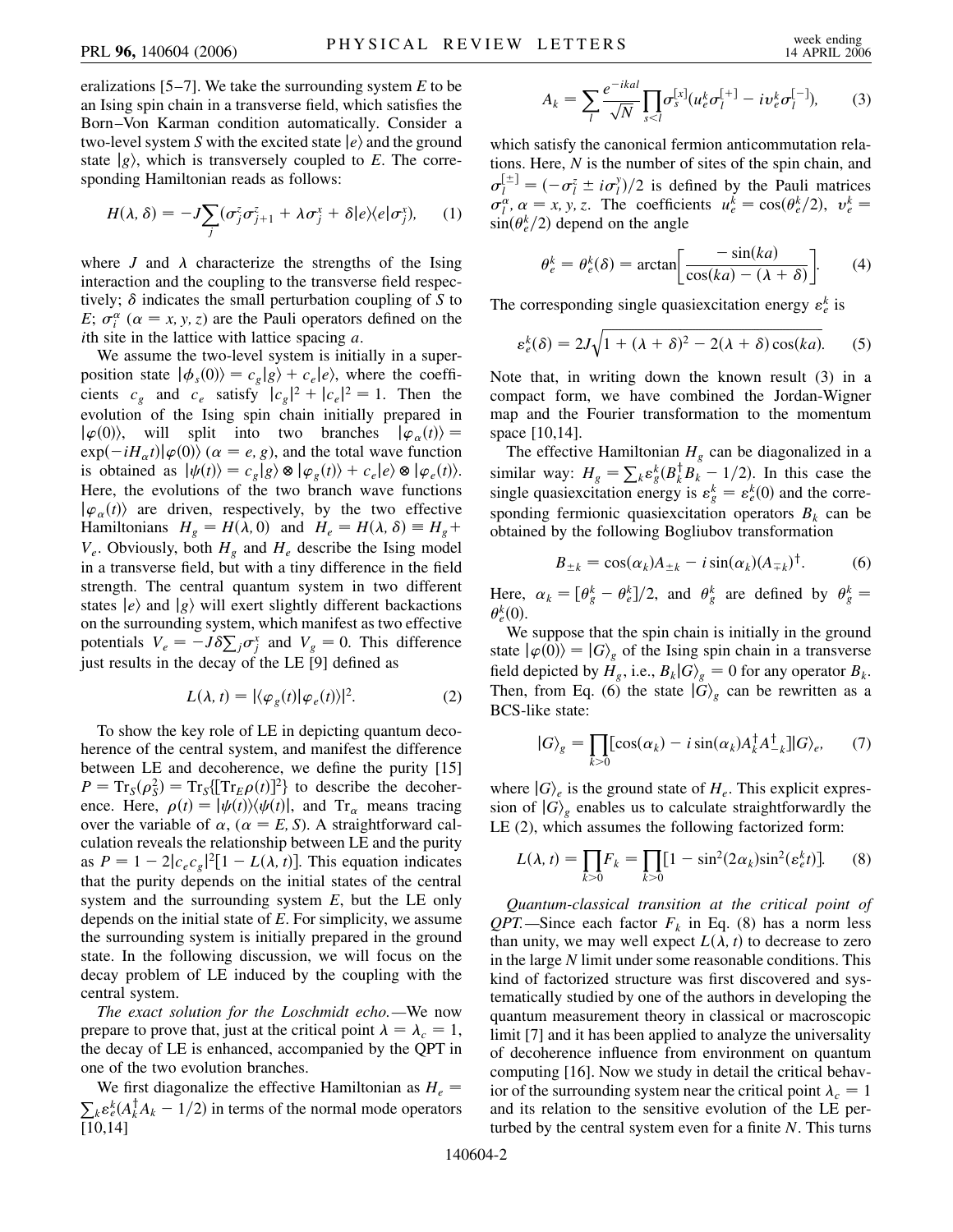out to reveal a novel mechanism responsible for the enhanced decay of LE.

Let us first make a heuristic analysis of the features of the LE. For a cutoff frequency  $K_c$  we define the partial product for the LE

$$
L_c(\lambda, t) \equiv \prod_{k>0}^{K_c} F_k \ge L(\lambda, t), \tag{9}
$$

and the corresponding partial sum  $S(\lambda, t) = \ln L_c$  $-\sum_{k>0}^{K_c} |\ln F_k|$ . For small *k* we have  $\varepsilon_e^k \approx 2J|1 - \lambda - \delta|$ ,  $\sin^2[2\alpha_k] \approx (\delta ka)^2/(1-\lambda)^2(1-\lambda-\delta)^2$ . As a result, if  $K_c$  is small enough we have

$$
S(\lambda, t) \approx -\frac{\delta^2 E(K_c) \sin^2(2Jt|1 - \lambda - \delta|)}{(1 - \lambda)^2 (1 - \lambda - \delta)^2},
$$
 (10)

where  $E(K_c) = 4\pi^2 N_c (N_c + 1)(2N_c + 1)/(6N^2)$  and  $N_c$  is the integer nearest to  $NK_c a/2\pi$ . Here we have used the fact that the Bloch wave vector *k* takes the discrete values  $2n\pi/Na$  ( $n = 1, 2, \ldots, N/2$ ). In this case, it then follows that for a fixed *t*,

$$
L_c(\lambda, t) \approx \exp(-\gamma t^2)
$$
 (11)

when  $\lambda \rightarrow \lambda_c = 1$ , where  $\gamma = 4J^2 \delta^2 E(K_c)/(1 - \lambda)^2$ .

Notice that  $L(\lambda, t)$  is less than  $L_c(\lambda, t)$ . So from the above heuristic analysis we may expect that, when *N* is large enough and  $\lambda$  is adjusted to the vicinity of the critical point  $\lambda_c = 1$ , the LE will exceptionally vanish with time. On the other hand, we observe that  $\gamma$  seems to approach zero in the thermodynamic limit  $N \rightarrow \infty$  for *Na* keeps as a constant in the process of taking this limit and  $E(K_c) \propto$  $1/N^2$ . Since a true QPT can occur just in the thermodynamic limit, it is natural to doubt whether the QPT, and thus the induced decay of the LE, can happen at the critical point. In fact, due to the vanishing denominator  $(1 - \lambda)^2$  of  $\gamma$  at the critical point of the QPT, the decay of the LE is still possible even for  $\gamma$  having a vanishing numerator. For a practical system used to demonstrate the QPT induced decay of the LE, the particle number *N* is large, but finite, and then the practical  $\gamma$  does not vanish.

Now we resort to numerical calculation to test the heuristic analysis. For  $N = 50{\text -}250$ ,  $\delta = 0.1$ , the LE are calculated numerically from the exact expression (8) with the parameters within the ranges  $\lambda \in [0, 2]$ ,  $t \in [0, 27/J]$ . The results are demonstrated in Figs. 2(a) and 2(b).

In Fig. 2(a) there exists a deep valley in the domain around the line  $\lambda = \lambda_c - \delta = 0.9$ . This reflects the fact that near the critical point of the surrounding system the LE is very sensitive to the perturbation experienced by the surrounding system. At the critical point, with a highly enhanced decay of LE, the central system transits from a pure state to a mixed state due to its entanglement with the surrounding system. The five curves in Fig. 2(b) clearly demonstrate the influence of *N* on the decay behavior of the LE. At  $\lambda = \lambda_c - \delta = 0.9$ , the LE decays and revives



FIG. 2 (color online). (a) Three dimensional (3D) diagram of the LE  $|L(\lambda, t)|^2$  as the function of  $\lambda$  and *t* for the system with  $N = 200$ . The valley around the critical point  $\lambda_c = 1$  indicates that the decay of LE is enhanced by the QPT. The profile at  $\lambda =$ 1 is in agreement with the analytical analysis. (b) The cross sections of the 3D surface for the systems of  $N = 50$ , 100, 150, 200, and 250 at  $\lambda = \lambda_c - \delta = 0.9$ . It shows that the quasiperiod of the LE is proportional to the size of the surrounding system.

as time increases. The period of the revival of the LE is proportional to the size of the surrounding system.

*Decays and revivals of the Loschmidt echo as a witness of QPT.—*The novel phenomenon of the synchronization between the QPT and the enhanced decay of the LE mentioned above and its physical implication deserves further exploring. Generally, the two terms in  $H_e$  represent two competitive physical effects with different order tendencies: in the weak coupling case  $\lambda \ll 1$  the ground state is either all spins up or all spins down, while in the strong coupling case  $\lambda \gg 1$  the ground state tends to the saturated ferromagnetic state with all the spins pointing right. When  $\lambda$  takes the value of the order unity, the qualitative properties of the ground states for  $\lambda > 1$  and  $\lambda < 1$  are similar to those for  $\lambda \gg 1$  and  $\lambda \ll 1$ , respectively. Only the critical point  $\lambda = 1$  has genuinely different properties.

The singular behavior of QPT at  $\lambda = \lambda_c$  reflects the hypersensitivity of the ground states of the surrounding system with respect to the perturbation coupling imposed by the central system, which is reflected by the evolution of LE. We can thus expect quantum evolution of the surrounding system to inherit this sensitivity, which can also be understood as a signature of quantum chaos: For a quantum system prepared in the identical initial state, two slightly different interactions can lead to two quite different quantum evolutions. Mathematically speaking, this means the LE, initially equal to 1, will decay with time and finally vanish. In this sense the sensitivity of quantum evolution to perturbation plays a crucial role in inducing the decay of LE. Because of the perturbations of two effective potentials caused by  $|e\rangle$  and  $|g\rangle$ , respectively, the LE can decrease to zero due to the singularity at the critical point and the macroscopic enhancement of phase randomness for large *N*, only at which QPT occurs [12].

Next, we numerically investigate the LE for system with finite *N*. It turns out that as *N* increases the LE will vanish for very small  $\delta$ . For example, we take  $\delta = 0.01$ ,  $N =$ 500–2500 and compare the numerical results illustrated in